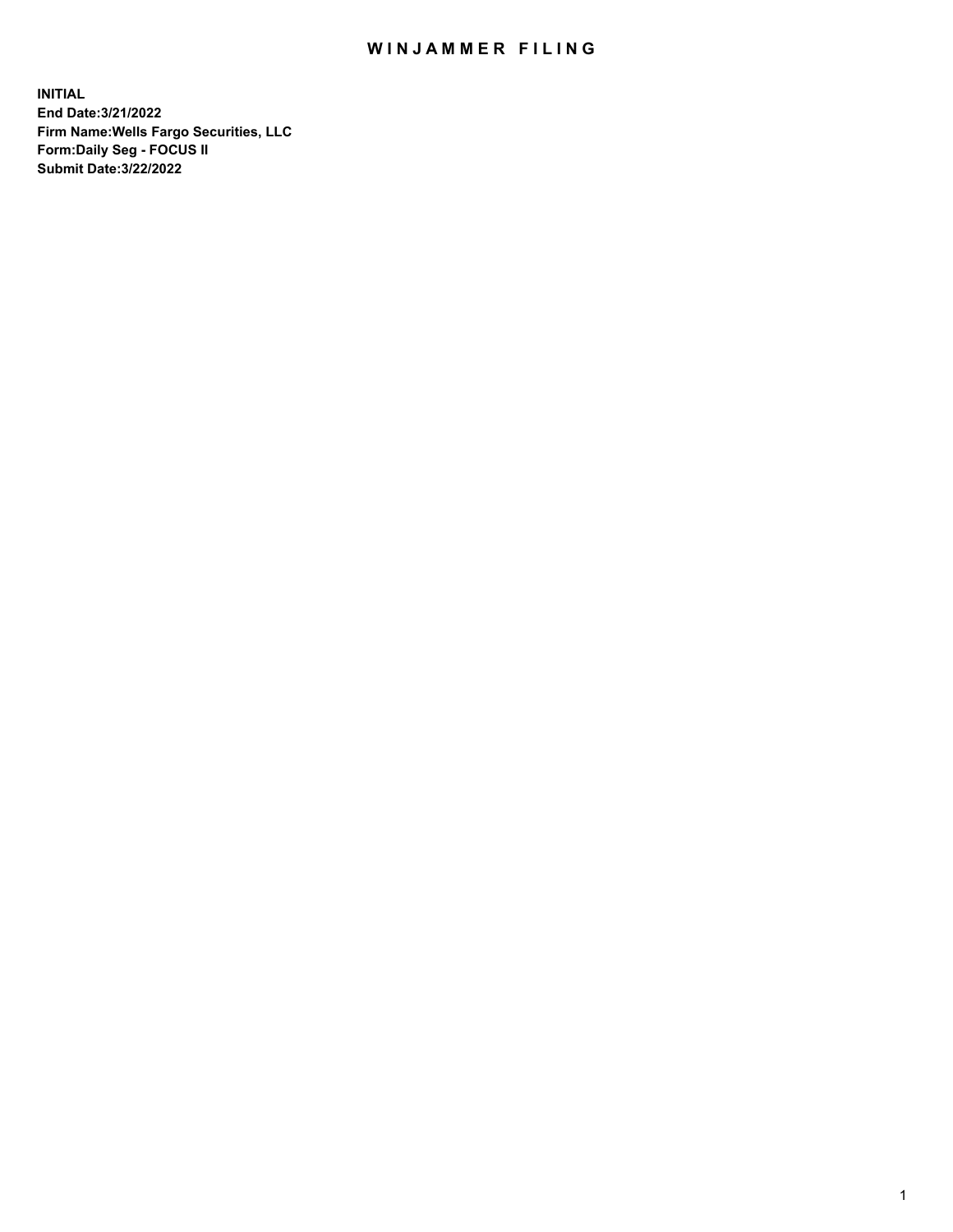**INITIAL End Date:3/21/2022 Firm Name:Wells Fargo Securities, LLC Form:Daily Seg - FOCUS II Submit Date:3/22/2022 Daily Segregation - Cover Page**

| Name of Company                                                                                                                                                                                                                                                                                                                | <b>Wells Fargo Securities LLC</b>                          |
|--------------------------------------------------------------------------------------------------------------------------------------------------------------------------------------------------------------------------------------------------------------------------------------------------------------------------------|------------------------------------------------------------|
| <b>Contact Name</b>                                                                                                                                                                                                                                                                                                            | <b>James Gnall</b>                                         |
| <b>Contact Phone Number</b>                                                                                                                                                                                                                                                                                                    | 917-699-6822                                               |
| <b>Contact Email Address</b>                                                                                                                                                                                                                                                                                                   | james.w.gnall@wellsfargo.com                               |
| FCM's Customer Segregated Funds Residual Interest Target (choose one):<br>a. Minimum dollar amount: ; or<br>b. Minimum percentage of customer segregated funds required:% ; or<br>c. Dollar amount range between: and; or<br>d. Percentage range of customer segregated funds required between:% and%.                         | 105,000,000<br><u>0</u><br>0 <sub>0</sub><br>00            |
| FCM's Customer Secured Amount Funds Residual Interest Target (choose one):<br>a. Minimum dollar amount: ; or<br>b. Minimum percentage of customer secured funds required:%; or<br>c. Dollar amount range between: and; or<br>d. Percentage range of customer secured funds required between:% and%.                            | 30,000,000<br><u>0</u><br>0 <sub>0</sub><br>0 <sub>0</sub> |
| FCM's Cleared Swaps Customer Collateral Residual Interest Target (choose one):<br>a. Minimum dollar amount: ; or<br>b. Minimum percentage of cleared swaps customer collateral required:% ; or<br>c. Dollar amount range between: and; or<br>d. Percentage range of cleared swaps customer collateral required between:% and%. | 355,000,000<br><u>0</u><br>00<br>00                        |

Attach supporting documents CH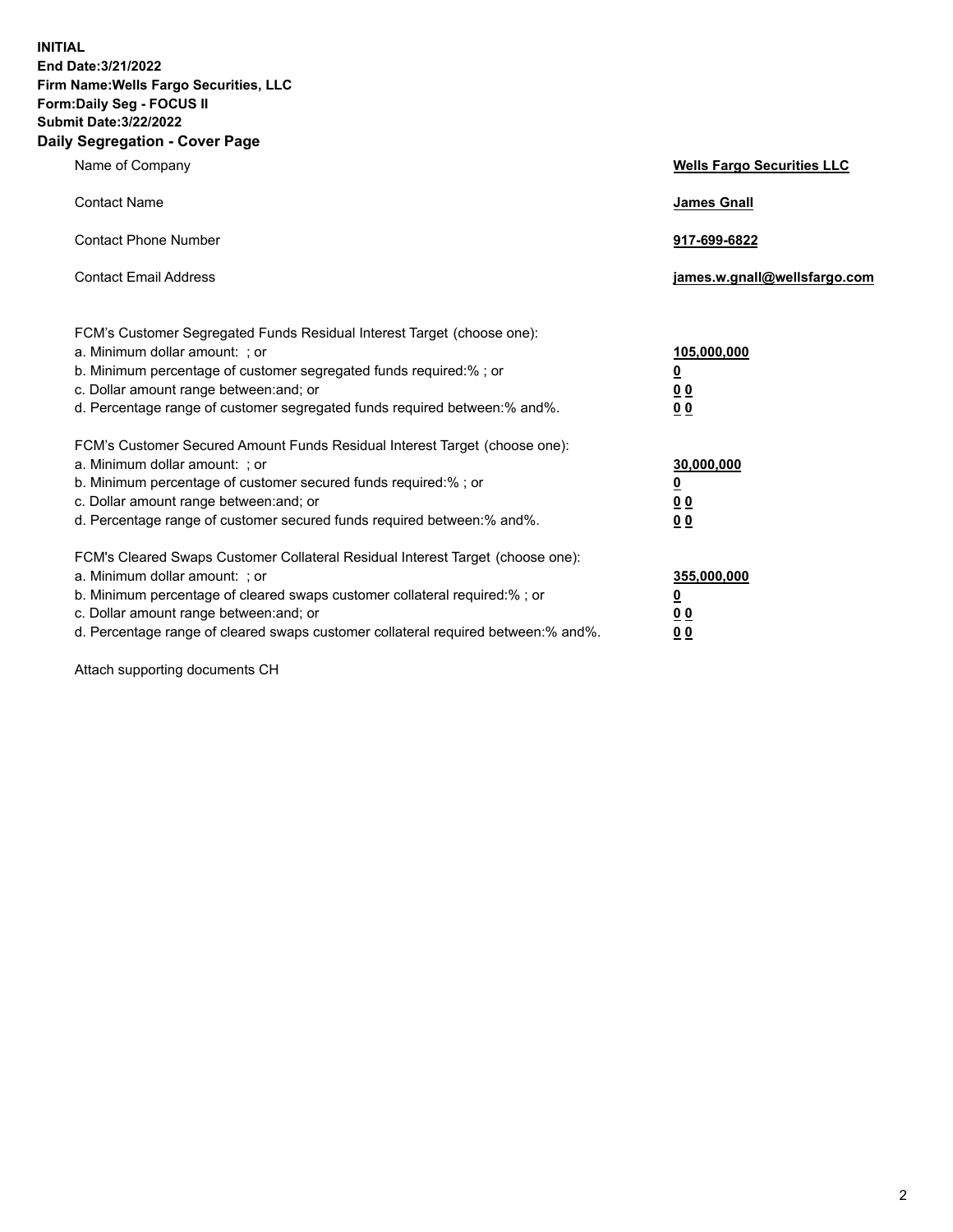**INITIAL End Date:3/21/2022 Firm Name:Wells Fargo Securities, LLC Form:Daily Seg - FOCUS II Submit Date:3/22/2022**

## **Daily Segregation - Secured Amounts**

|    | Foreign Futures and Foreign Options Secured Amounts                                         |                                  |
|----|---------------------------------------------------------------------------------------------|----------------------------------|
|    | Amount required to be set aside pursuant to law, rule or regulation of a foreign            | $0$ [7305]                       |
|    | government or a rule of a self-regulatory organization authorized thereunder                |                                  |
| 1. | Net ledger balance - Foreign Futures and Foreign Option Trading - All Customers             |                                  |
|    | A. Cash                                                                                     | 604,330,289 [7315]               |
|    | B. Securities (at market)                                                                   | 289,983,566 [7317]               |
| 2. | Net unrealized profit (loss) in open futures contracts traded on a foreign board of trade   | -187,686,009 [7325]              |
| 3. | Exchange traded options                                                                     |                                  |
|    | a. Market value of open option contracts purchased on a foreign board of trade              | $20$ [7335]                      |
|    | b. Market value of open contracts granted (sold) on a foreign board of trade                | $-50,508$ [7337]                 |
| 4. | Net equity (deficit) (add lines 1. 2. and 3.)                                               | 706,577,358 [7345]               |
| 5. | Account liquidating to a deficit and account with a debit balances - gross amount           | 8,913,549 [7351]                 |
|    | Less: amount offset by customer owned securities                                            | -8,871,631 [7352] 41,918 [7354]  |
| 6. | Amount required to be set aside as the secured amount - Net Liquidating Equity              | 706,619,276 [7355]               |
|    | Method (add lines 4 and 5)                                                                  |                                  |
| 7. | Greater of amount required to be set aside pursuant to foreign jurisdiction (above) or line | 706,619,276 [7360]               |
|    | 6.                                                                                          |                                  |
|    | FUNDS DEPOSITED IN SEPARATE REGULATION 30.7 ACCOUNTS                                        |                                  |
| 1. | Cash in banks                                                                               |                                  |
|    | A. Banks located in the United States                                                       | 271,642,899 [7500]               |
|    | B. Other banks qualified under Regulation 30.7                                              | 55,577,952 [7520] 327,220,851    |
|    |                                                                                             | [7530]                           |
| 2. | Securities                                                                                  |                                  |
|    | A. In safekeeping with banks located in the United States                                   | 244,690,772 [7540]               |
|    | B. In safekeeping with other banks qualified under Regulation 30.7                          | 0 [7560] 244,690,772 [7570]      |
| 3. | Equities with registered futures commission merchants                                       |                                  |
|    | A. Cash                                                                                     | 12,676,823 [7580]                |
|    | <b>B.</b> Securities                                                                        | 45,292,795 [7590]                |
|    | C. Unrealized gain (loss) on open futures contracts                                         | 26,460,414 [7600]                |
|    | D. Value of long option contracts                                                           | 20 [7610]                        |
|    | E. Value of short option contracts                                                          | -50,508 [7615] 84,379,544 [7620] |
| 4. | Amounts held by clearing organizations of foreign boards of trade                           |                                  |
|    | A. Cash                                                                                     | $0$ [7640]                       |
|    | <b>B.</b> Securities                                                                        | $0$ [7650]                       |
|    | C. Amount due to (from) clearing organization - daily variation                             | $0$ [7660]                       |
|    | D. Value of long option contracts                                                           | $0$ [7670]                       |
|    | E. Value of short option contracts                                                          | 0 [7675] 0 [7680]                |
| 5. | Amounts held by members of foreign boards of trade                                          |                                  |
|    | A. Cash                                                                                     | 382,262,307 [7700]               |
|    | <b>B.</b> Securities                                                                        | $0$ [7710]                       |
|    | C. Unrealized gain (loss) on open futures contracts                                         | $-203,071,363$ [7720]            |
|    | D. Value of long option contracts                                                           | $0$ [7730]                       |
|    | E. Value of short option contracts                                                          | 0 [7735] 179,190,944 [7740]      |
| 6. | Amounts with other depositories designated by a foreign board of trade                      | $0$ [7760]                       |
| 7. | Segregated funds on hand                                                                    | $0$ [7765]                       |
| 8. | Total funds in separate section 30.7 accounts                                               | 835,482,111 [7770]               |
| 9. | Excess (deficiency) Set Aside for Secured Amount (subtract line 7 Secured Statement         | 128,862,835 [7380]               |
|    | Page 1 from Line 8)                                                                         |                                  |

- 10. Management Target Amount for Excess funds in separate section 30.7 accounts **30,000,000** [7780]
- 11. Excess (deficiency) funds in separate 30.7 accounts over (under) Management Target **98,862,835** [7785]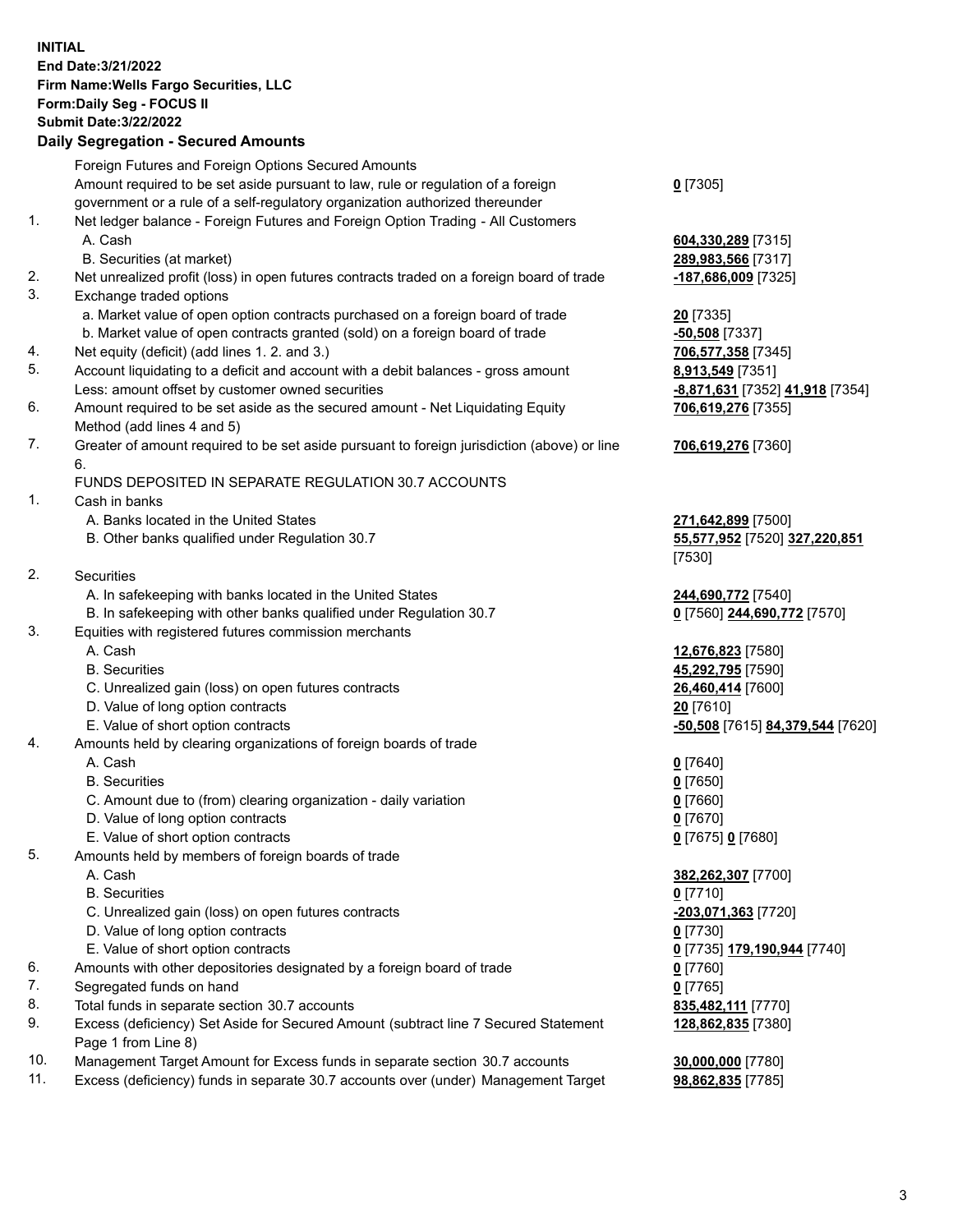**INITIAL End Date:3/21/2022 Firm Name:Wells Fargo Securities, LLC Form:Daily Seg - FOCUS II Submit Date:3/22/2022**

## **Daily Segregation - Segregation Statement**

SEGREGATION REQUIREMENTS(Section 4d(2) of the CEAct)

|                | SEGNEGATION NEQUINEMENTS(SEGION 40(2) OF THE CEAGO                                  |                                |
|----------------|-------------------------------------------------------------------------------------|--------------------------------|
| $\mathbf{1}$ . | Net ledger balance                                                                  |                                |
|                | A. Cash                                                                             | 3,922,786,747 [7010]           |
|                | B. Securities (at market)                                                           | 1,915,219,122 [7020]           |
| 2.             | Net unrealized profit (loss) in open futures contracts traded on a contract market  | 487,702,479 [7030]             |
| 3.             | Exchange traded options                                                             |                                |
|                | A. Add market value of open option contracts purchased on a contract market         | 2,371,251,646 [7032]           |
|                | B. Deduct market value of open option contracts granted (sold) on a contract market | -2,242,972,728 [7033]          |
| 4.             | Net equity (deficit) (add lines 1, 2 and 3)                                         | 5,478,582,308 [7040]           |
| 5.             | Accounts liquidating to a deficit and accounts with                                 |                                |
|                | debit balances - gross amount                                                       | 241,848,115 [7045]             |
|                | Less: amount offset by customer securities                                          | -217,106,158 [7047] 24,741,957 |
|                |                                                                                     | [7050]                         |
| 6.             | Amount required to be segregated (add lines 4 and 5)                                | 5,503,324,265 [7060]           |
|                | FUNDS IN SEGREGATED ACCOUNTS                                                        |                                |
| 7.             | Deposited in segregated funds bank accounts                                         |                                |
|                | A. Cash                                                                             | 150,793,294 [7070]             |
|                | B. Securities representing investments of customers' funds (at market)              | 625,368,156 [7080]             |
|                | C. Securities held for particular customers or option customers in lieu of cash (at | 209,143,601 [7090]             |
|                | market)                                                                             |                                |
| 8.             | Margins on deposit with derivatives clearing organizations of contract markets      |                                |
|                | A. Cash                                                                             | 2,990,997,437 [7100]           |
|                | B. Securities representing investments of customers' funds (at market)              | 124,135,882 [7110]             |
|                | C. Securities held for particular customers or option customers in lieu of cash (at | 1,706,075,521 [7120]           |
|                | market)                                                                             |                                |
| 9.             | Net settlement from (to) derivatives clearing organizations of contract markets     | 94,348,292 [7130]              |
| 10.            | Exchange traded options                                                             |                                |
|                | A. Value of open long option contracts                                              | 2,371,251,646 [7132]           |
|                | B. Value of open short option contracts                                             | -2,242,972,728 [7133]          |
| 11.            | Net equities with other FCMs                                                        |                                |
|                | A. Net liquidating equity                                                           | $0$ [7140]                     |
|                | B. Securities representing investments of customers' funds (at market)              | $0$ [7160]                     |
|                | C. Securities held for particular customers or option customers in lieu of cash (at | $0$ [7170]                     |
|                | market)                                                                             |                                |
| 12.            | Segregated funds on hand                                                            | $0$ [7150]                     |
| 13.            | Total amount in segregation (add lines 7 through 12)                                | 6,029,141,101 [7180]           |
| 14.            | Excess (deficiency) funds in segregation (subtract line 6 from line 13)             | 525,816,836 [7190]             |
| 15.            | Management Target Amount for Excess funds in segregation                            | 105,000,000 [7194]             |
| 16.            | Excess (deficiency) funds in segregation over (under) Management Target Amount      | 420,816,836 [7198]             |
|                | Excess                                                                              |                                |